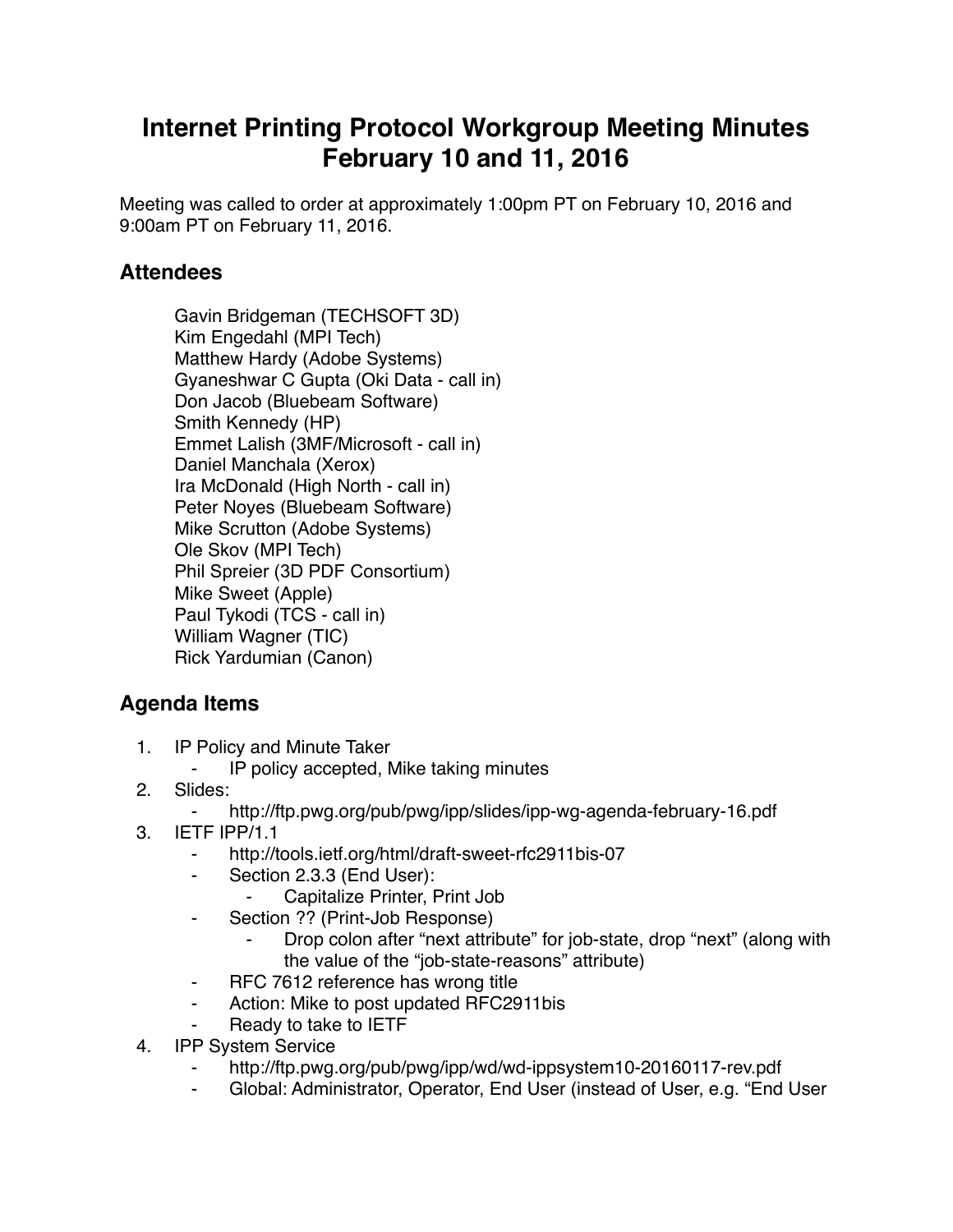Operation")

- ⁃ Global: Change "specifies a list of" to "lists"
- General: Review existing attribute descriptions with RFC2911bis
- Section 2: Add Administrator, Operator, End User definitions from RFC2911bis
- Section 7.2.1:
	- ⁃ "identities the charset that is used to represent"
	- ⁃ "MUST be one of the values of …"
	- Add reference to section 7.2.2 (charset-supported)
- Section 7.2.2:
	- ⁃ "identified the set of charsets that are supported for values of attribute with …"
	- ⁃ "The value 'utf-8' MUST …"
	- ⁃ Drop last sentence in first paragraph ("If a System object supports …")
	- ⁃ Drop second paragraph ("If more charsets …")
- Section 7.2.3:
	- This REQUIRED System attribute identifies the supported IPP protocol version(s) and is semantically analogous to the "ippversions-supported" Printer attribute defined in [RFC2911].
- Section 7.2.x:
	- Reduce to one sentence description with reference to 2911, as appropriate.
- ⁃ Section 7.2.7/8/9:
	- Add subsections for member attributes.
	- Also check whether there are any dependencies between attributes
	- ⁃ "… attribute lists the configured …"
	- Add "-policy" to the names
- **Section 7.2.10:** 
	- system-default-printer-uri (uri I no-value)
	- Add reference to the section that talks about bootstrapping/support for default destination at "/ipp/print"
	- Talk about 'no-value' out-of-band value when
- Add use case section on bootstrapping client access to default print service
- **Section 7.2.12:** 
	- ⁃ system-geo-location (uri | unknown)
	- ⁃ "specifies THE location of the System using a 'geo:' URI [RFC5870]."
	- ⁃ "When the location is unknown, Systems MUST return the 'unknown' out-of-band value."
- ⁃ Section 7.2.18/19
	- Add references to point to counterpart
	- ⁃ "Systems that support the Set-System-Attributes operation MUST support this attribute" (as a separate sentence instead of "and is REQUIRED …"
	- Combine into a collection "system-owner (collection)", uri and vcard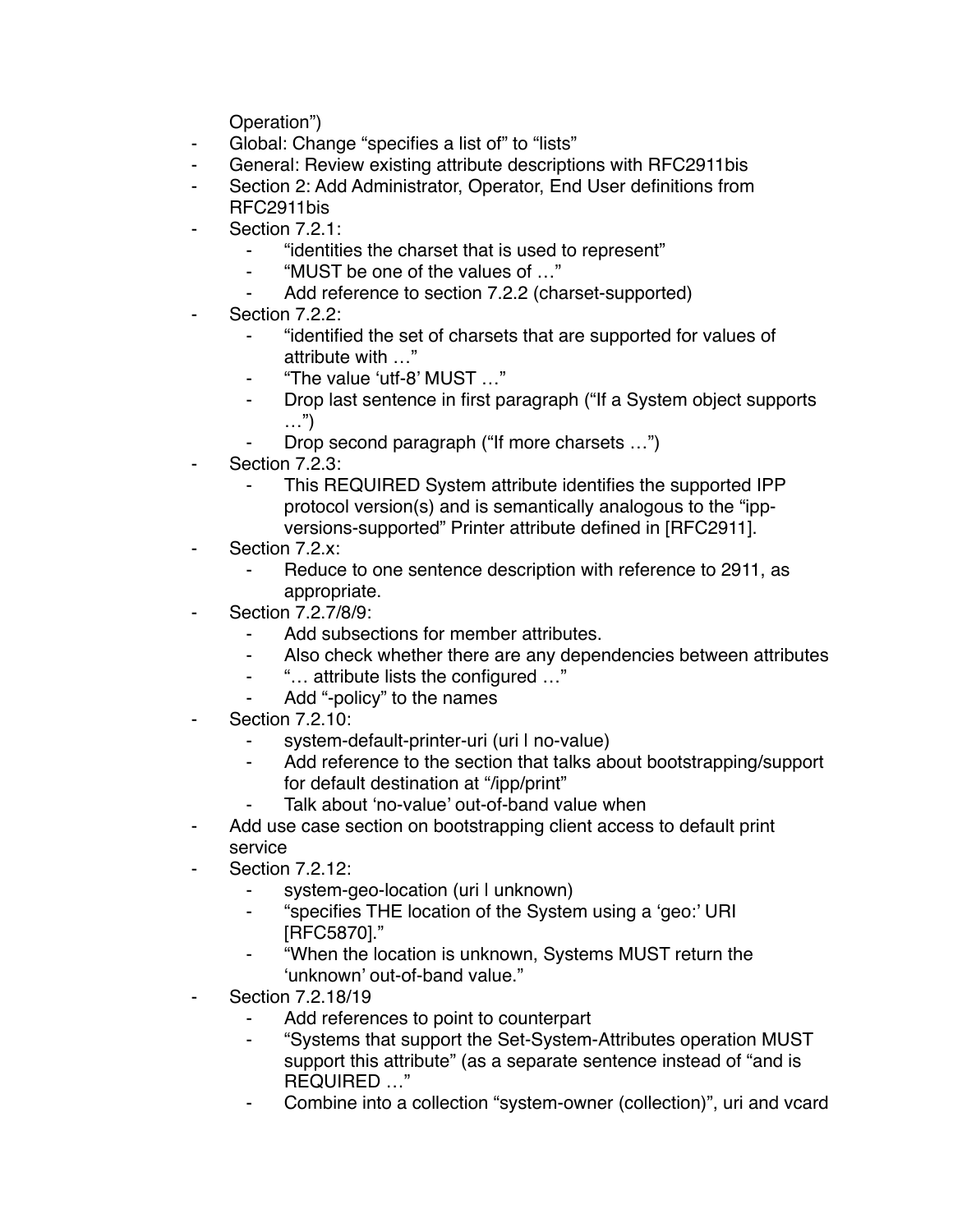are member attributes

- ⁃ When set, must provide complete value
- uri and vCard are required member attributes
- ⁃ Section 7.3.1/2/3/4/5/6/7:
	- Add subsections for member attributes
- Q: Can you get notifications for power attribute changes?
	- A: Yes, 'system-config-change' for System Description attributes, 'system-state-change' for System Status attributes
- Q: Does the system service require support for notifications?
	- A: Not sure, but it should be required (required for INFRA, printers are more capable these days and if they can implement the system service adding ippget notifications isn't a high bar)
	- ippsample code supports notifications with just a little code
- Q: Does power-transition need to be READ-WRITE (to allow configuration of a subset of supported values)?
	- A: READ-ONLY in the MIB...
	- ⁃ Add a section "4.x Power Management" that explains why the administrator cannot limit the state transitions and other hardware capabilities
	- Or just extend MIB to allow for configurability?
- Q: Do we want to raise conformance requirements for power?
	- Not unconditionally won't be using it for cloud/infrastructure servers…
	- $A: No$
- Section 7.3.8 (system-config-changes):
	- Q: Does it persist across power cycles/shutdown?
		- ⁃ A: Unknown, doesn't say in the Printer MIB
		- ⁃ Define as "number of changes since the system started".
	- Q: Add "printer-config-changes (integer(0:MAX))" Printer Status attribute?
		- ⁃ A: Possibly
- ⁃ Section 7.3.9:
	- Add member attributes for short list (not full LDAP set)
- Section 7.3.10:
	- Add member attributes for short list
- **Section 7.3.11:** 
	- Add member attributes for short list
- Section 7.3.12 (system-current-time)
	- Move to System Description
	- ⁃ Note the change from SM System Service needs to be fixed in SM3
- ⁃ Section 7.3.13 (system-health)
	- Add member attributes
	- ⁃ Q: What does this contain? Does it cover all services or just the system?
- Stopped at 7.3.13
- 5. (February 11) Slides/3D Discussion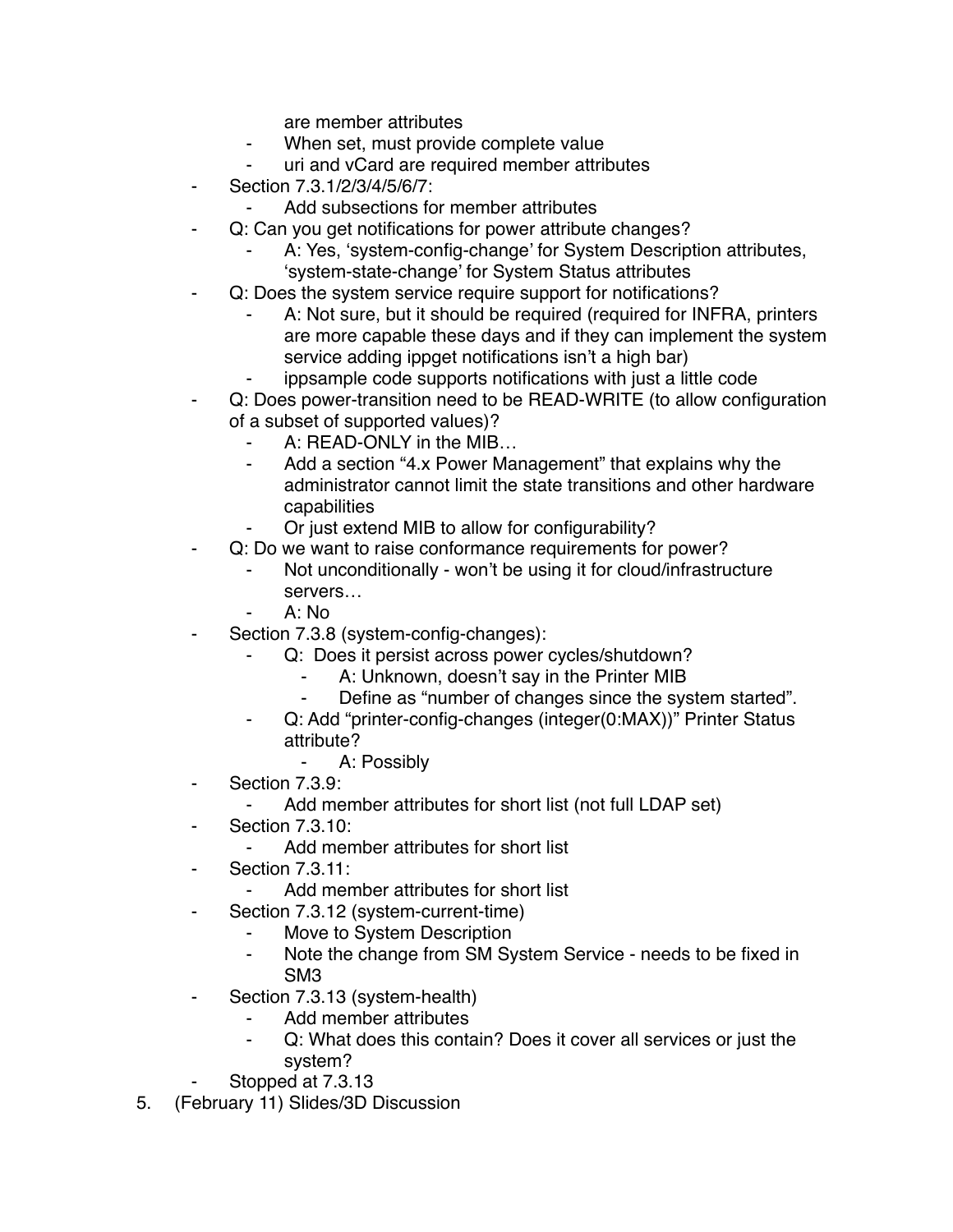- ⁃ 3MF:
	- ⁃ Out for a year (as a public standard)
	- Major vendor support/participation, including Ultimaker, GE, Stratisys, Autodesk, etc.
	- ⁃ Reference implementation:
		- ⁃ Issues on Mac, want to get it working across all platforms
		- ⁃ Support:
			- Windows 10 supports 3MF
			- Cura now supports 3MF
			- ⁃ SolidWorks supports writing as 3MF
			- Autodesk supports writing 3MF in some of their products
			- Other CAD vendors working on it
	- Focus is on manufacturing orientation and position are "baked in"
	- Supports and rafts can be embedded in file
- PDF 3D
	- U3D is the old 3D format and was part of ISO 32000
	- ⁃ PRC is the new 3D format, includes tolerance information (probably what we want to use)
	- Can have multiple objects
	- ⁃ Interactive
	- Stratasys adoption
	- ⁃ SolidWorks World announcement interchange, workflow with PDF
	- Also for interchange
	- ⁃ Adobe Reader supports for 10 years
	- ⁃ Focus on late binding to device (what we want)
	- How to identify an object?
		- ⁃ Every object has a UUID
		- ⁃ Have an attribute specifying a list/set of UUIDs
		- Could also do page-ranges (print all objects on numbered pages)
	- What to do if no UUIDs are selected?
		- Expectation is to print everything (if you are printing it)
		- Console printing might offer choices
	- Do you filter out content that isn't getting printed?
		- Can be done by client software, but usual issues of preprocessing and potential loss of data/detail
	- ⁃ Objects can be pre-arranged (coordinates set in geometry) or can be positioned by printer (when printing multiple objects)
	- Not sure if support/raft materials can be specified without geometry.
	- ⁃ PDF/E 1 (based on PDF 1.7) published for a few years
	- ⁃ PDF/E 2 (based on PDF 2.0)
	- ⁃ Focus of PDF/E is archival and exchange, subsets of corresponding PDF specs
- If object is bigger than build volume?
	- Exception unless told otherwise
	- Would not want to slice automatically needs human interaction to design split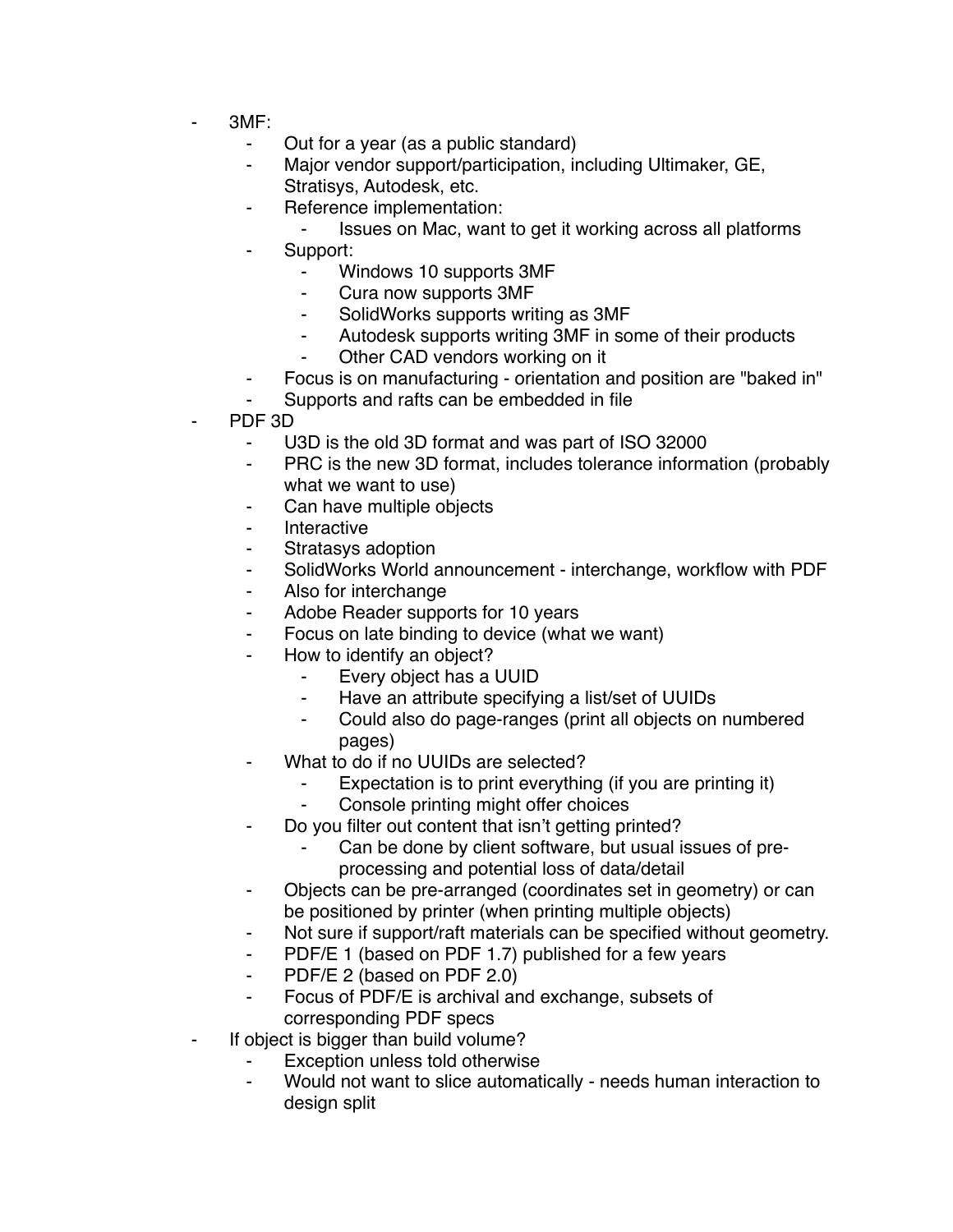- Scaling? OK for some situations, but again not automatic
- Optimizing position and orientation?
	- Could provide an attribute to allow printer to optimize, but not applied by default
	- ⁃ Attribute in job ticket for transform (rotations/translates/scales)
		- 3MF has transforms embedded in (embedded job ticket/ transform for geometry)
- ⁃ Material definitions can be in file or in job ticket
	- Named materials for 3MF and PDF
- ⁃ What about JT2Go (Siemens)?
	- http://www.plm.automation.siemens.com/en\_us/products/ teamcenter/plm-platform-capabilities/visualization/jt2go/
	- ⁃ Different workflow, proprietary, widely used in automotive in Germany
	- Links to information being posted to 3d-printing@pwg.org list.
- 6. IPP 3D Printing Extensions
	- http://ftp.pwg.org/pub/pwg/ipp/wd/wd-ipp3d10-20160201-rev.pdf
	- Subunits:
		- Apply reservoirs to filament, or model filament supply as a subunit, or generalize?
			- or Marker supplies?
		- Lamps: limit to what is critical for printing, and not include illumination?
		- Motors: different from what we've done in the past, not modeled separately in 2D printers
			- Maybe associate with subunits that use them (extruder, build platform, etc.)
			- Waste tanks type of supply
	- Section 4.3:
		- Drop figure 2
		- ⁃ Focus on saying the ODL coordinate system is all the client cares about and the printer is responsible for converting to the printer's coordinate system.
	- How to print two objects side-by-side?
		- Either provide transforms in ODL space for each file or an attribute specifying that the printer can print both objects as it sees fit
	- ⁃ Section 5.1.1.11: material-type
		- Make "type2 keyword I name", talk about localization/portability issues of localized unicode names vs. using vendor keywords with strings files.
		- ⁃ "pla-steel-filament" should be "pla-steel"
		- Drop suffixes ("\_filament", etc)
	- Section 5.1.7:
		- ⁃ print-speed: specific to extruder, talk about FDM-specific
	- ⁃ Mike Scrutton general comment: Have a lot of low-level, printer specific job template attributes (layer thickness, print-speed, etc.) that are not strictly intent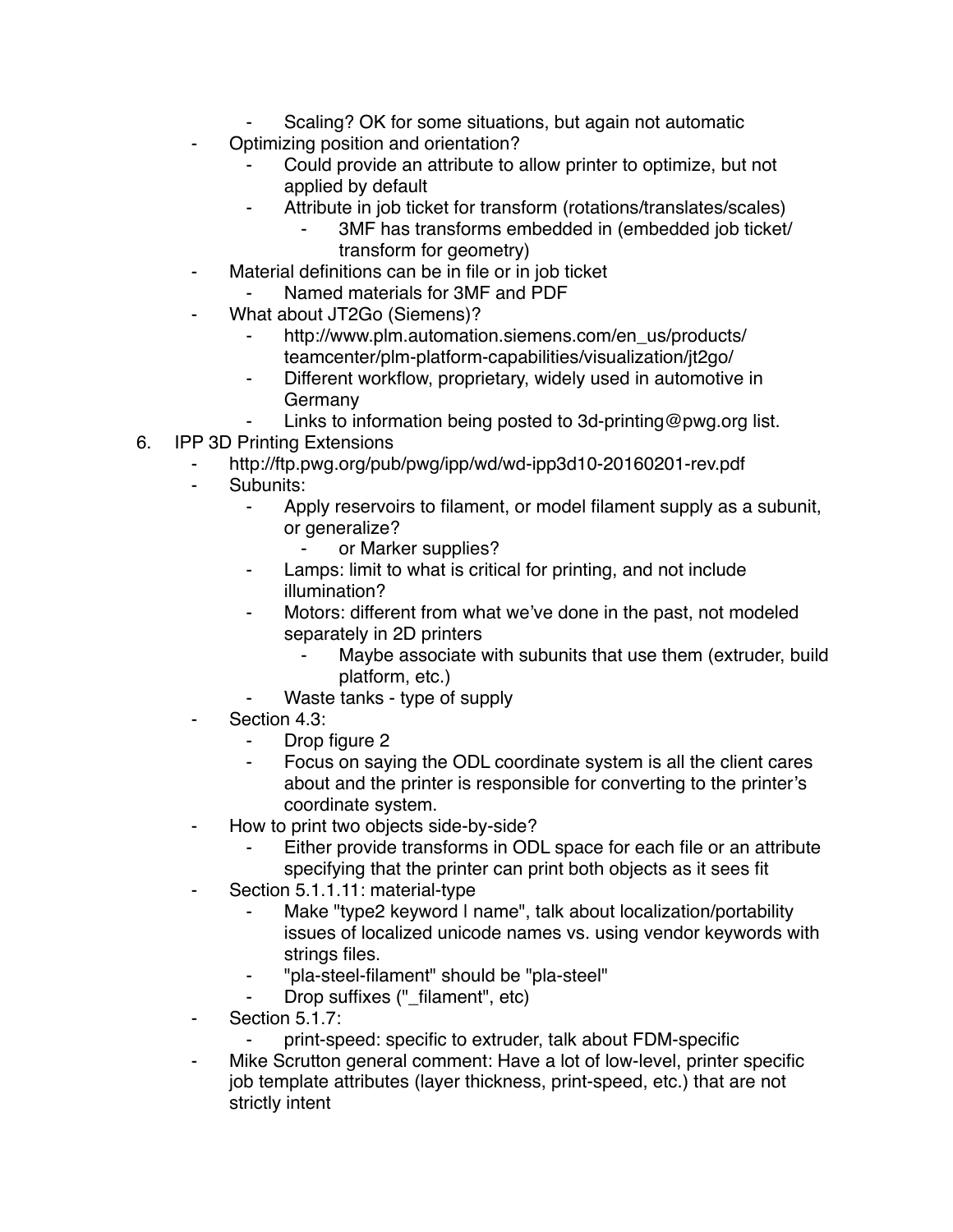- ⁃ How much can be made generic print-quality, tolerances, smoothness, etc.
- Maybe focus on what can be objectively measured, and avoid anything that is device/process specific
- Thickness want strength, weight, or opacity, etc.
- Can we define attributes characterizing these things?
- ⁃ Or do we retain these as optional, and provide higher-level attributes that describe the desired properties and not the exact device properties
- ⁃ "Print for speed", "Print-for-strength", "print for opacity", "print for smoothness/quality"
- ⁃ Extend "print-content-optimize" attribute with "speed", "strength", "weight", "opacity", "quality", and others.
- printer-bed-temperature to "print-content-optimize" = 'adhesion'?
- Come up with a list of properties solid, least amount of cleanup, etc. that characterize why expert users fiddle with the slicer controls.
- Stopped in Section 5
- Resume discussion of print intent and updating Job Template attributes to match focus on intent.
- 7. IPP Job Password Repertoire
	- ⁃ Fix section reference with funny S
	- Drop Infrastructure stuff from security considerations
	- ⁃ Prepare registration templates
	- Review in IPP WG concall
- 8. Plethora of Proposals
	- ⁃ Status Values for Input Trays
		- Consensus is to map 'media-needed' to 17 (Unavailable and OnRequest + Critical Alerts)
		- ⁃ Add normative text to printer-state-reasons in 2911bis and the MFDALERTS update
		- ⁃ Ira notes there are errors in the Top25 file will update this and republish on pwg.org
	- New Media Names
		- ⁃ Check whether 'iso\_' prefix can have inch sizes
		- ⁃ Maybe use 'na\_' prefix for Arch E2/E3 sizes
		- ⁃ Maybe use 'jis\_' prefi for JIS K 7523 sizes (need to check if they can be inches)
		- Action: Mike will prepare a registration template for Canon media sizes and post to the IPP WG list
	- New "trimming-type" Keyword Value
		- ⁃ No objections
		- ⁃ Action: Mike to post registration template for trimming-type='drawline'
	- ⁃ Eco Staple
		- Add stitching-type (type2 keyword I name) initial values 'auto', 'wire', and 'crimp'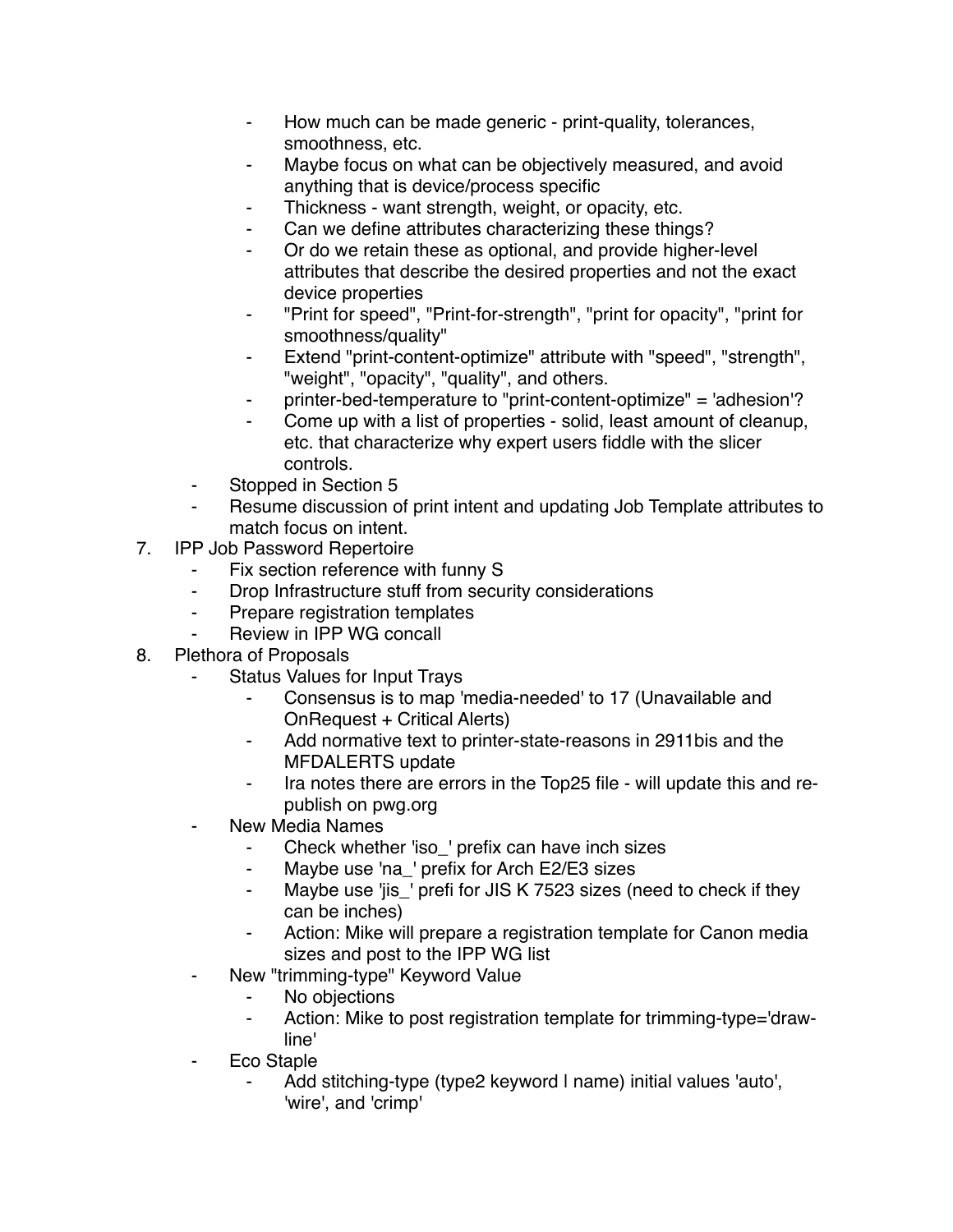- ⁃ stitching-type-supported
- Default is printer-defined for both finishings and finishings-col
- finishings-col-database/ready can include stitching-type to know default (and allow the default to be configured)
- ⁃ Tentatively for IPP Finishings 2.0 errata update
- Talk about printer doing best effort, reporting actual in finishings-colactual, can't crimp or staple 500 page report...
- Also look at JDF for staple type/shape
- Engineering Z Fold
	- ⁃ Consensus: Add enum and finishing-template keyword value 'foldengineering'
	- Action: Mike to post registration template for 'fold-engineering'
- **Media Orientation** 
	- Consensus: Add orientation-requested member attribute
	- Action: Mike to post registration template for orientation-requested in finishings-col
- Origin, Shape, and Size of Punch Holes
	- Consensus: Adopt as proposed, make lower bound of diameter 1 PWG unit
- ⁃ Origin, Size, and Angle of Staples
	- Consensus: Adopt as proposed, make lower bound of size 1 PWG unit
- ⁃ "finishings-col-database"
	- ⁃ Consensus: Adopt language as proposed
- ⁃ IPP Finishings 2.0
	- Develop a Finishings 2.1 Errata update
	- ⁃ Smith has volunteered to be editor
	- ⁃ Target for PWG Last Call spanning August meeting
- 9. Next Steps
	- Discuss transform next F2F
	- ⁃ Q: What about UI for higher-end hardware?
		- ⁃ Chicken-and-egg problem so UIs haven't been developed
		- ⁃ IPP Everywhere Client certification might be a way to verify that a client supports all required things

## **Next Steps / Open Actions**

- Action: Mike to post updated RFC2911bis
- Action: Mike will prepare a registration template for Canon media sizes and post to the IPP WG list
- Action: Mike to post registration template for trimming-type='draw-line'
- Action: Mike to post registration template for 'fold-engineering'
- Action: Mike to post registration template for orientation-requested in finishingscol
- Review active specs, Canon media size and trimming proposals, HP Finishings errata, and Job Password Repertoire white paper at the F2F